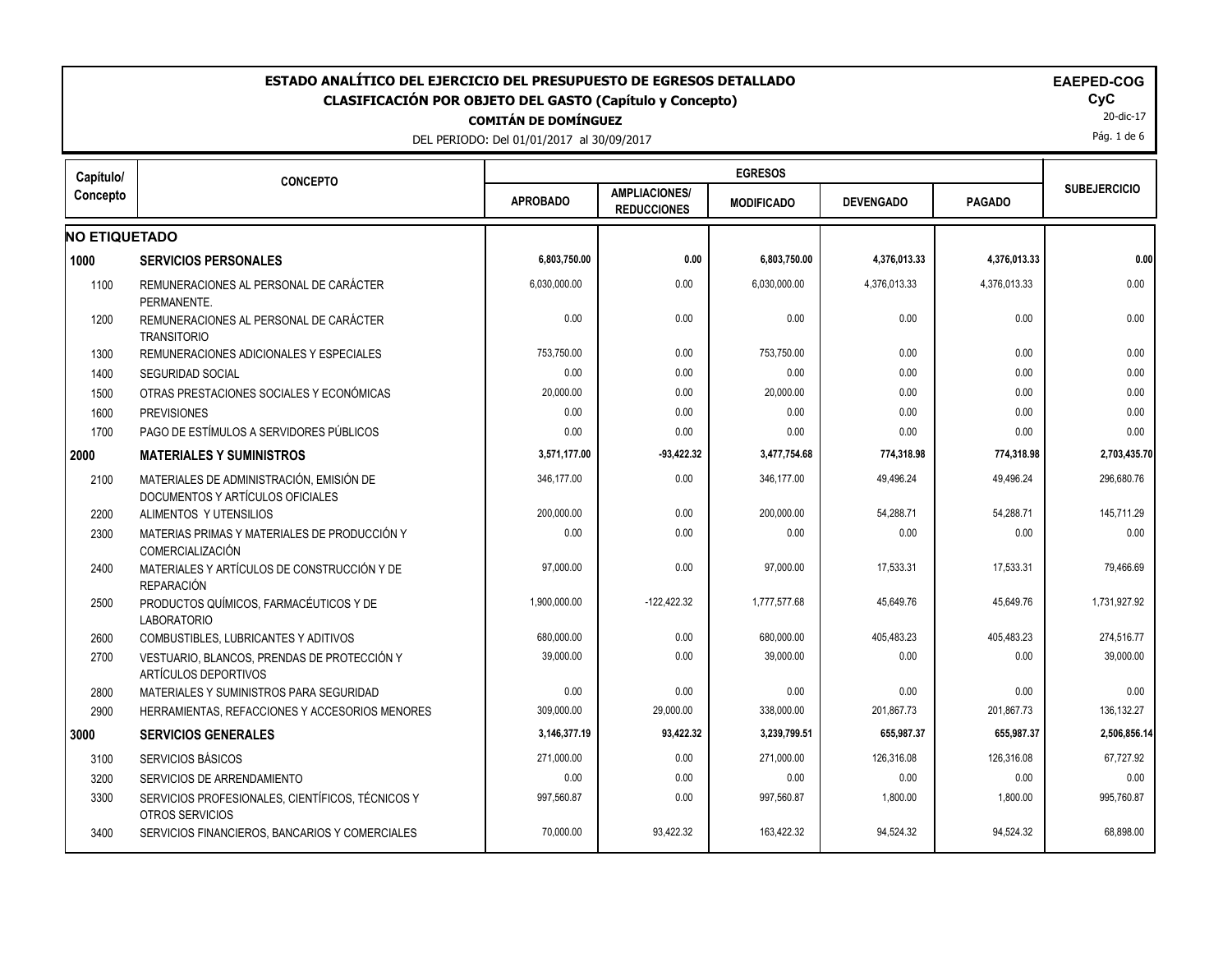DEL PERIODO: Del 01/01/2017 al 30/09/2017

|  |  | EAEI |
|--|--|------|
|  |  |      |
|  |  |      |

20-dic-17 Pág. 2 de 6

| Capítulo/ | <b>CONCEPTO</b>                                                       |                 |                                            |                   |                  |               |                     |
|-----------|-----------------------------------------------------------------------|-----------------|--------------------------------------------|-------------------|------------------|---------------|---------------------|
| Concepto  |                                                                       | <b>APROBADO</b> | <b>AMPLIACIONES/</b><br><b>REDUCCIONES</b> | <b>MODIFICADO</b> | <b>DEVENGADO</b> | <b>PAGADO</b> | <b>SUBEJERCICIO</b> |
| 3500      | SERVICIOS DE INSTALACIÓN, REPARACIÓN,<br>MANTENIMIENTO Y CONSERVACIÓN | 465.000.00      | 0.00                                       | 465,000.00        | 56.320.63        | 56.320.63     | 408.679.37          |
| 3600      | SERVICIOS DE COMUNICACIÓN SOCIAL Y PUBLICIDAD                         | 164,000.00      | 0.00                                       | 164,000.00        | 45,000.00        | 45,000.00     | 119,000.00          |
| 3700      | SERVICIOS DE TRASLADO Y VIÁTICOS                                      | 638,816.32      | 0.00                                       | 638,816.32        | 82,605.87        | 82,605.87     | 556,210.45          |
| 3800      | <b>SERVICIOS OFICIALES</b>                                            | 500,000.00      | 0.00                                       | 500,000.00        | 249,420.47       | 249,420.47    | 250,579.53          |
| 3900      | OTROS SERVICIOS GENERALES                                             | 40,000.00       | 0.00                                       | 40,000.00         | 0.00             | 0.00          | 40,000.00           |
| 4000      | TRANSFERENCIAS, ASIGNACIONES, SUBSIDIOS Y OTRAS AYI                   | 3,780,740.90    | 1,209.08                                   | 3,781,949.98      | 3,007,801.71     | 3,007,801.71  | 774,148.27          |
| 4100      | TRANSFERENCIAS INTERNAS Y ASIGNACIONES AL SECTOR<br>PÚBLICO           | 0.00            | 0.00                                       | 0.00              | 0.00             | 0.00          | 0.00                |
| 4200      | TRANSFERENCIAS AL RESTO DEL SECTOR PÚBLICO                            | 0.00            | 0.00                                       | 0.00              | 0.00             | 0.00          | 0.00                |
| 4300      | <b>SUBSIDIOS Y SUBVENCIONES</b>                                       | 0.00            | 0.00                                       | 0.00              | 0.00             | 0.00          | 0.00                |
| 4400      | AYUDAS SOCIALES                                                       | 3,780,740.90    | 1,209.08                                   | 3,781,949.98      | 3,007,801.71     | 3,007,801.71  | 774,148.27          |
| 4500      | PENSIONES Y JUBILACIONES                                              | 0.00            | 0.00                                       | 0.00              | 0.00             | 0.00          | 0.00                |
| 4600      | TRANSFERENCIAS A FIDEICOMISOS, MANDATOS Y OTROS<br>ANÁLOGOS           | 0.00            | 0.00                                       | 0.00              | 0.00             | 0.00          | 0.00                |
| 4700      | TRANSFERENCIAS A LA SEGURIDAD SOCIAL                                  | 0.00            | 0.00                                       | 0.00              | 0.00             | 0.00          | 0.00                |
| 4800      | <b>DONATIVOS</b>                                                      | 0.00            | 0.00                                       | 0.00              | 0.00             | 0.00          | 0.00                |
| 4900      | <b>TRANSFERENCIAS AL EXTERIOR</b>                                     | 0.00            | 0.00                                       | 0.00              | 0.00             | 0.00          | 0.00                |
| 5000      | BIENES MUEBLES, INMUEBLES E INTANGIBLES                               | 0.00            | 0.00                                       | 0.00              | 0.00             | 0.00          | 0.00                |
| 5100      | MOBILIARIO Y EQUIPO DE ADMINISTRACIÓN                                 | 0.00            | 0.00                                       | 0.00              | 0.00             | 0.00          | 0.00                |
| 5200      | MOBILIARIO Y EQUIPO EDUCACIONAL Y RECREATIVO                          | 0.00            | 0.00                                       | 0.00              | 0.00             | 0.00          | 0.00                |
| 5300      | EQUIPO E INSTRUMENTAL MÉDICO Y DE LABORATORIO                         | 0.00            | 0.00                                       | 0.00              | 0.00             | 0.00          | 0.00                |
| 5400      | VEHÍCULOS Y EQUIPO DE TRANSPORTE                                      | 0.00            | 0.00                                       | 0.00              | 0.00             | 0.00          | 0.00                |
| 5500      | EQUIPO DE DEFENSA Y SEGURIDAD                                         | 0.00            | 0.00                                       | 0.00              | 0.00             | 0.00          | 0.00                |
| 5600      | MAQUINARIA, OTROS EQUIPOS Y HERRAMIENTAS                              | 0.00            | 0.00                                       | 0.00              | 0.00             | 0.00          | 0.00                |
| 5700      | <b>ACTIVOS BIOLÓGICOS</b>                                             | 0.00            | 0.00                                       | 0.00              | 0.00             | 0.00          | 0.00                |
| 5800      | <b>BIENES INMUEBLES</b>                                               | 0.00            | 0.00                                       | 0.00              | 0.00             | 0.00          | 0.00                |
| 5900      | <b>ACTIVOS INTANGIBLES</b>                                            | 0.00            | 0.00                                       | 0.00              | 0.00             | 0.00          | 0.00                |
| 6000      | <b>INVERSIÓN PÚBLICA</b>                                              | 0.00            | 0.00                                       | 0.00              | 0.00             | 0.00          | 0.00                |
| 6100      | OBRA PÚBLICA EN BIENES DE DOMINIO PÚBLICO                             | 0.00            | 0.00                                       | 0.00              | 0.00             | 0.00          | 0.00                |
| 6200      | OBRA PÚBLICA EN BIENES DE DOMINIO PROPIO                              | 0.00            | 0.00                                       | 0.00              | 0.00             | 0.00          | 0.00                |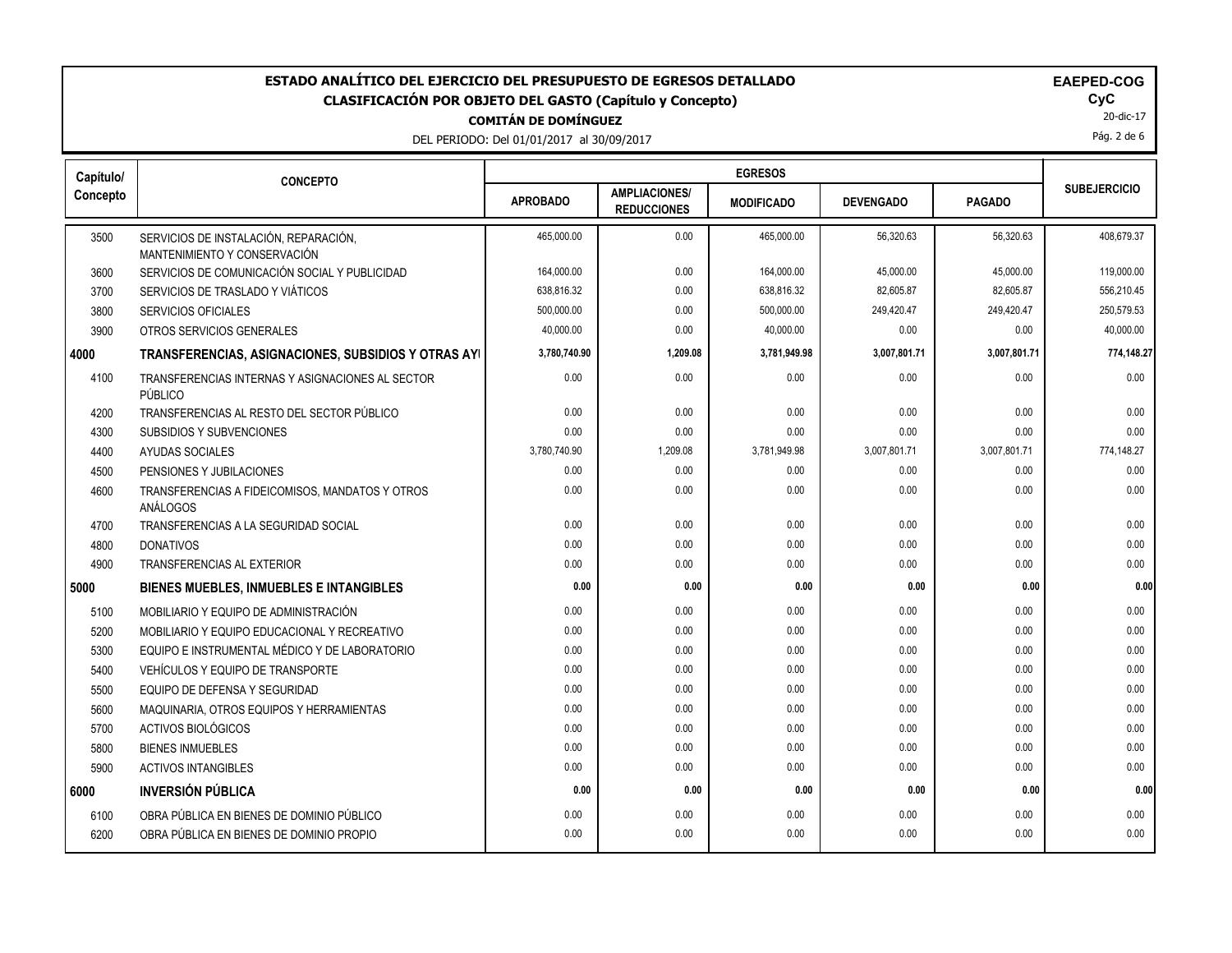DEL PERIODO: Del 01/01/2017 al 30/09/2017

20-dic-17

Pág. 3 de 6

| Capítulo/         | <b>CONCEPTO</b>                                                         |                 |                                            |                   |                  |               |                     |
|-------------------|-------------------------------------------------------------------------|-----------------|--------------------------------------------|-------------------|------------------|---------------|---------------------|
| Concepto          |                                                                         | <b>APROBADO</b> | <b>AMPLIACIONES/</b><br><b>REDUCCIONES</b> | <b>MODIFICADO</b> | <b>DEVENGADO</b> | <b>PAGADO</b> | <b>SUBEJERCICIO</b> |
| 6300              | PROYECTOS PRODUCTIVOS Y ACCIONES DE FOMENTO                             | 0.00            | 0.00                                       | 0.00              | 0.00             | 0.00          | 0.00                |
| 7000              | <b>INVERSIONES FINANCIERAS Y OTRAS PROVISIONES</b>                      | 0.00            | 0.00                                       | 0.00              | 0.00             | 0.00          | 0.00                |
| 7100              | INVERSIONES PARA EL FOMENTO DE ACTIVIDADES<br><b>PRODUCTIVAS</b>        | 0.00            | 0.00                                       | 0.00              | 0.00             | 0.00          | 0.00                |
| 7200              | ACCIONES Y PARTICIPACIONES DE CAPITAL                                   | 0.00            | 0.00                                       | 0.00              | 0.00             | 0.00          | 0.00                |
| 7300              | COMPRA DE TÍTULOS Y VALORES                                             | 0.00            | 0.00                                       | 0.00              | 0.00             | 0.00          | 0.00                |
| 7400              | CONCESIÓN DE PRÉSTAMOS                                                  | 0.00            | 0.00                                       | 0.00              | 0.00             | 0.00          | 0.00                |
| 7500              | INVERSIONES EN FIDEICOMISOS, MANDATOS Y OTROS<br>ANÁLOGOS               | 0.00            | 0.00                                       | 0.00              | 0.00             | 0.00          | 0.00                |
| 7600              | OTRAS INVERSIONES FINANCIERAS                                           | 0.00            | 0.00                                       | 0.00              | 0.00             | 0.00          | 0.00                |
| 7900              | PROVISIONES PARA CONTINGENCIAS Y OTRAS<br><b>EROGACIONES ESPECIALES</b> | 0.00            | 0.00                                       | 0.00              | 0.00             | 0.00          | 0.00                |
| 8000              | <b>PARTICIPACIONES Y APORTACIONES</b>                                   | 0.00            | 0.00                                       | 0.00              | 0.00             | 0.00          | 0.00                |
| 8100              | <b>PARTICIPACIONES</b>                                                  | 0.00            | 0.00                                       | 0.00              | 0.00             | 0.00          | 0.00                |
| 8300              | <b>APORTACIONES</b>                                                     | 0.00            | 0.00                                       | 0.00              | 0.00             | 0.00          | 0.00                |
| 8500              | <b>CONVENIOS</b>                                                        | 0.00            | 0.00                                       | 0.00              | 0.00             | 0.00          | 0.00                |
| 9000              | <b>DEUDA PÚBLICA</b>                                                    | 0.00            | 0.00                                       | 0.00              | 0.00             | 0.00          | 0.00                |
| 9100              | AMORTIZACIÓN DE LA DEUDA PÚBLICA                                        | 0.00            | 0.00                                       | 0.00              | 0.00             | 0.00          | 0.00                |
| 9200              | INTERESES DE LA DEUDA PÚBLICA                                           | 0.00            | 0.00                                       | 0.00              | 0.00             | 0.00          | 0.00                |
| 9300              | COMISIONES DE LA DEUDA PÚBLICA                                          | 0.00            | 0.00                                       | 0.00              | 0.00             | 0.00          | 0.00                |
| 9400              | GASTOS DE LA DEUDA PÚBLICA                                              | 0.00            | 0.00                                       | 0.00              | 0.00             | 0.00          | 0.00                |
| 9500              | <b>COSTO POR COBERTURAS</b>                                             | 0.00            | 0.00                                       | 0.00              | 0.00             | 0.00          | 0.00                |
| 9600              | APOYOS FINANCIEROS                                                      | 0.00            | 0.00                                       | 0.00              | 0.00             | 0.00          | 0.00                |
| 9900              | ADEUDOS DE EJERCICIOS FISCALES ANTERIORES<br>(ADEFAS)                   | 0.00            | 0.00                                       | 0.00              | 0.00             | 0.00          | 0.00                |
| <b>ETIQUETADO</b> |                                                                         |                 |                                            |                   |                  |               |                     |
| 1000              | <b>SERVICIOS PERSONALES</b>                                             | 0.00            | 0.00                                       | 0.00              | 0.00             | 0.00          | 0.00                |
| 1100              | REMUNERACIONES AL PERSONAL DE CARÁCTER<br>PERMANENTE.                   | 0.00            | 0.00                                       | 0.00              | 0.00             | 0.00          | 0.00                |
|                   |                                                                         |                 |                                            |                   |                  |               |                     |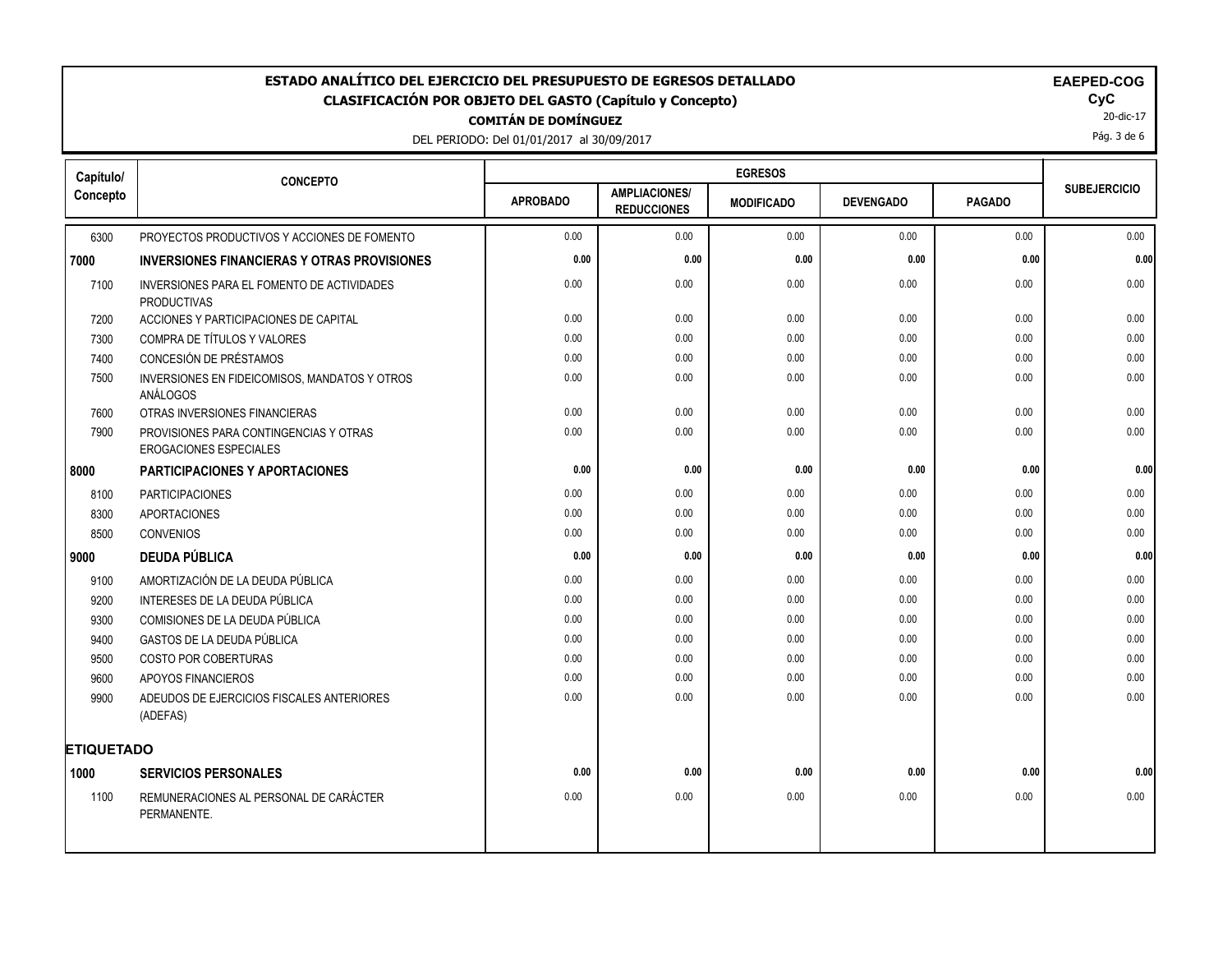DEL PERIODO

|                 | DEL PERIODO: Del 01/01/2017 al 30/09/2017 |                     |                |  |
|-----------------|-------------------------------------------|---------------------|----------------|--|
|                 |                                           |                     |                |  |
| <b>CONCEPTO</b> |                                           |                     | <b>EGRESOS</b> |  |
|                 |                                           | 1.1171111A1A11A11A1 |                |  |

| al 30/09/2017  |                |  |
|----------------|----------------|--|
|                | <b>EGRESOS</b> |  |
| .<br>--------- |                |  |

| Capítulo/ | <b>CONCEPTO</b>                                                              |                 |                                            | <b>EGRESOS</b>    |                  |               |                     |
|-----------|------------------------------------------------------------------------------|-----------------|--------------------------------------------|-------------------|------------------|---------------|---------------------|
| Concepto  |                                                                              | <b>APROBADO</b> | <b>AMPLIACIONES/</b><br><b>REDUCCIONES</b> | <b>MODIFICADO</b> | <b>DEVENGADO</b> | <b>PAGADO</b> | <b>SUBEJERCICIO</b> |
| 1200      | REMUNERACIONES AL PERSONAL DE CARÁCTER<br><b>TRANSITORIO</b>                 | 0.00            | 0.00                                       | 0.00              | 0.00             | 0.00          | 0.00                |
| 1300      | REMUNERACIONES ADICIONALES Y ESPECIALES                                      | 0.00            | 0.00                                       | 0.00              | 0.00             | 0.00          | 0.00                |
| 1400      | <b>SEGURIDAD SOCIAL</b>                                                      | 0.00            | 0.00                                       | 0.00              | 0.00             | 0.00          | 0.00                |
| 1500      | OTRAS PRESTACIONES SOCIALES Y ECONÓMICAS                                     | 0.00            | 0.00                                       | 0.00              | 0.00             | 0.00          | 0.00                |
| 1600      | <b>PREVISIONES</b>                                                           | 0.00            | 0.00                                       | 0.00              | 0.00             | 0.00          | 0.00                |
| 1700      | PAGO DE ESTÍMULOS A SERVIDORES PÚBLICOS                                      | 0.00            | 0.00                                       | 0.00              | 0.00             | 0.00          | $0.00\,$            |
| 2000      | <b>MATERIALES Y SUMINISTROS</b>                                              | 0.00            | 0.00                                       | 0.00              | 0.00             | 0.00          | 0.00                |
| 2100      | MATERIALES DE ADMINISTRACIÓN. EMISIÓN DE<br>DOCUMENTOS Y ARTÍCULOS OFICIALES | 0.00            | 0.00                                       | 0.00              | 0.00             | 0.00          | 0.00                |
| 2200      | ALIMENTOS Y UTENSILIOS                                                       | 0.00            | 0.00                                       | 0.00              | 0.00             | 0.00          | 0.00                |
| 2300      | MATERIAS PRIMAS Y MATERIALES DE PRODUCCIÓN Y<br>COMERCIALIZACIÓN             | 0.00            | 0.00                                       | 0.00              | 0.00             | 0.00          | 0.00                |
| 2400      | MATERIALES Y ARTÍCULOS DE CONSTRUCCIÓN Y DE<br>REPARACIÓN                    | 0.00            | 0.00                                       | 0.00              | 0.00             | 0.00          | 0.00                |
| 2500      | PRODUCTOS QUÍMICOS, FARMACÉUTICOS Y DE<br><b>LABORATORIO</b>                 | 0.00            | 0.00                                       | 0.00              | 0.00             | 0.00          | 0.00                |
| 2600      | COMBUSTIBLES, LUBRICANTES Y ADITIVOS                                         | 0.00            | 0.00                                       | 0.00              | 0.00             | 0.00          | 0.00                |
| 2700      | VESTUARIO, BLANCOS, PRENDAS DE PROTECCIÓN Y<br>ARTÍCULOS DEPORTIVOS          | 0.00            | 0.00                                       | 0.00              | 0.00             | 0.00          | 0.00                |
| 2800      | MATERIALES Y SUMINISTROS PARA SEGURIDAD                                      | 0.00            | 0.00                                       | 0.00              | 0.00             | 0.00          | 0.00                |
| 2900      | HERRAMIENTAS, REFACCIONES Y ACCESORIOS MENORES                               | 0.00            | 0.00                                       | 0.00              | 0.00             | 0.00          | 0.00                |
| 3000      | <b>SERVICIOS GENERALES</b>                                                   | 0.00            | 0.00                                       | 0.00              | 0.00             | 0.00          | 0.00                |
| 3100      | SERVICIOS BÁSICOS                                                            | 0.00            | 0.00                                       | 0.00              | 0.00             | 0.00          | 0.00                |
| 3200      | SERVICIOS DE ARRENDAMIENTO                                                   | 0.00            | 0.00                                       | 0.00              | 0.00             | 0.00          | 0.00                |
| 3300      | SERVICIOS PROFESIONALES, CIENTÍFICOS, TÉCNICOS Y<br>OTROS SERVICIOS          | 0.00            | 0.00                                       | 0.00              | 0.00             | 0.00          | 0.00                |
| 3400      | SERVICIOS FINANCIEROS, BANCARIOS Y COMERCIALES                               | 0.00            | 0.00                                       | 0.00              | 0.00             | 0.00          | 0.00                |
| 3500      | SERVICIOS DE INSTALACIÓN, REPARACIÓN,<br>MANTENIMIENTO Y CONSERVACIÓN        | 0.00            | 0.00                                       | 0.00              | 0.00             | 0.00          | 0.00                |
| 3600      | SERVICIOS DE COMUNICACIÓN SOCIAL Y PUBLICIDAD                                | 0.00            | 0.00                                       | 0.00              | 0.00             | 0.00          | 0.00                |
| 3700      | SERVICIOS DE TRASLADO Y VIÁTICOS                                             | 0.00            | 0.00                                       | 0.00              | 0.00             | 0.00          | 0.00                |
| 3800      | SERVICIOS OFICIALES                                                          | 0.00            | 0.00                                       | 0.00              | 0.00             | 0.00          | 0.00                |

20-dic-17 Pág. 4 de 6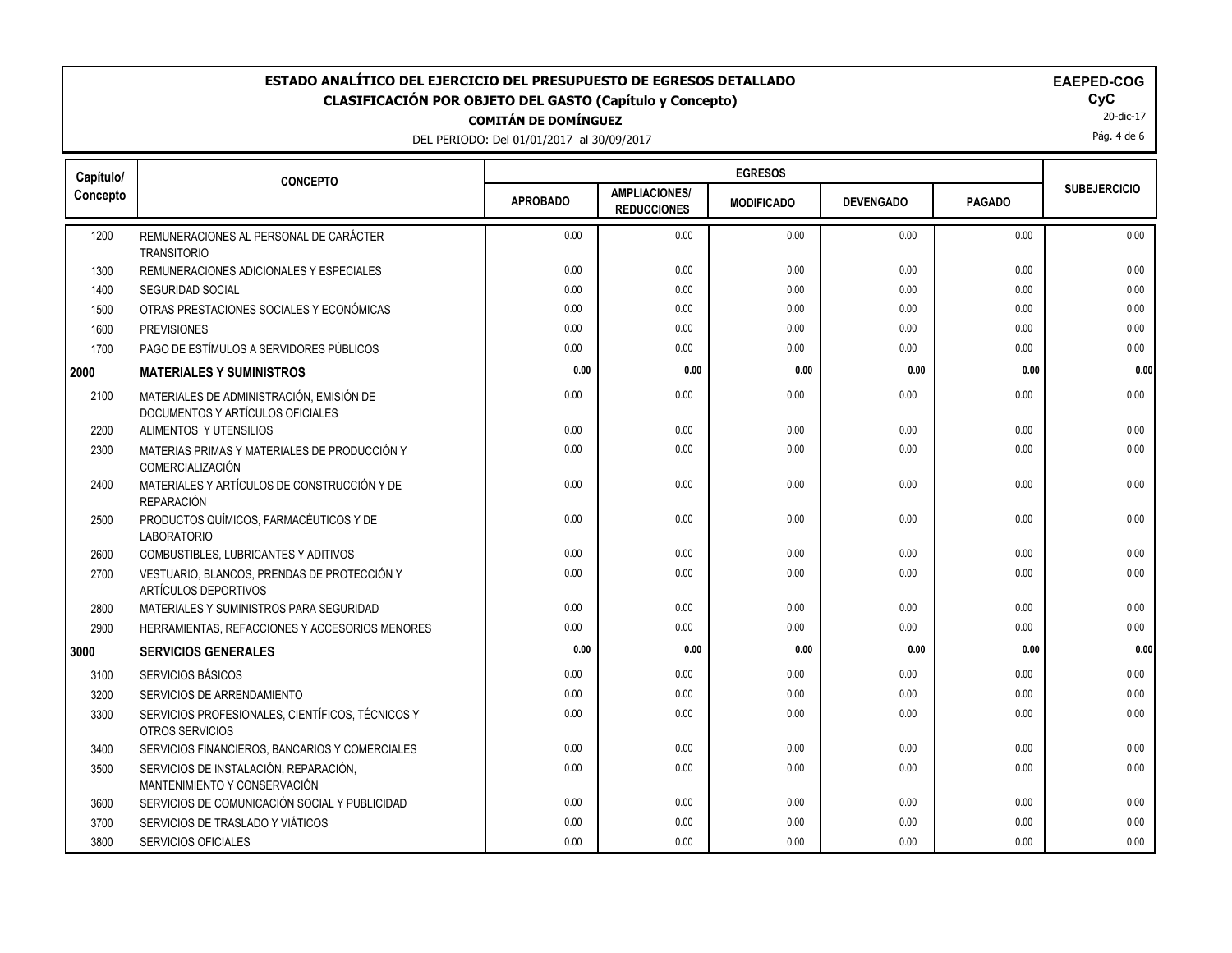DEL PERIODO: Del 01/01/2017 al 30/09/2017

| Capítulo/ | <b>CONCEPTO</b>                                                  |                 |                                            |                   |                  |               |                     |
|-----------|------------------------------------------------------------------|-----------------|--------------------------------------------|-------------------|------------------|---------------|---------------------|
| Concepto  |                                                                  | <b>APROBADO</b> | <b>AMPLIACIONES/</b><br><b>REDUCCIONES</b> | <b>MODIFICADO</b> | <b>DEVENGADO</b> | <b>PAGADO</b> | <b>SUBEJERCICIO</b> |
| 3900      | OTROS SERVICIOS GENERALES                                        | 0.00            | 0.00                                       | 0.00              | 0.00             | 0.00          | 0.00                |
| 4000      | TRANSFERENCIAS, ASIGNACIONES, SUBSIDIOS Y OTRAS AYI              | 0.00            | 0.00                                       | 0.00              | 0.00             | 0.00          | 0.00                |
| 4100      | TRANSFERENCIAS INTERNAS Y ASIGNACIONES AL SECTOR<br>PÚBLICO      | 0.00            | 0.00                                       | 0.00              | 0.00             | 0.00          | 0.00                |
| 4200      | TRANSFERENCIAS AL RESTO DEL SECTOR PÚBLICO                       | 0.00            | 0.00                                       | 0.00              | 0.00             | 0.00          | 0.00                |
| 4300      | <b>SUBSIDIOS Y SUBVENCIONES</b>                                  | 0.00            | 0.00                                       | 0.00              | 0.00             | 0.00          | 0.00                |
| 4400      | AYUDAS SOCIALES                                                  | 0.00            | 0.00                                       | 0.00              | 0.00             | 0.00          | 0.00                |
| 4500      | PENSIONES Y JUBILACIONES                                         | 0.00            | 0.00                                       | 0.00              | 0.00             | 0.00          | 0.00                |
| 4600      | TRANSFERENCIAS A FIDEICOMISOS, MANDATOS Y OTROS<br>ANÁLOGOS      | 0.00            | 0.00                                       | 0.00              | 0.00             | 0.00          | 0.00                |
| 4700      | TRANSFERENCIAS A LA SEGURIDAD SOCIAL                             | 0.00            | 0.00                                       | 0.00              | 0.00             | 0.00          | 0.00                |
| 4800      | <b>DONATIVOS</b>                                                 | 0.00            | 0.00                                       | 0.00              | 0.00             | 0.00          | 0.00                |
| 4900      | <b>TRANSFERENCIAS AL EXTERIOR</b>                                | 0.00            | 0.00                                       | 0.00              | 0.00             | 0.00          | 0.00                |
| 5000      | <b>BIENES MUEBLES, INMUEBLES E INTANGIBLES</b>                   | 0.00            | 0.00                                       | 0.00              | 0.00             | 0.00          | 0.00                |
| 5100      | MOBILIARIO Y EQUIPO DE ADMINISTRACIÓN                            | 0.00            | 0.00                                       | 0.00              | 0.00             | 0.00          | 0.00                |
| 5200      | MOBILIARIO Y EQUIPO EDUCACIONAL Y RECREATIVO                     | 0.00            | 0.00                                       | 0.00              | 0.00             | 0.00          | 0.00                |
| 5300      | EQUIPO E INSTRUMENTAL MÉDICO Y DE LABORATORIO                    | 0.00            | 0.00                                       | 0.00              | 0.00             | 0.00          | 0.00                |
| 5400      | VEHÍCULOS Y EQUIPO DE TRANSPORTE                                 | 0.00            | 0.00                                       | 0.00              | 0.00             | 0.00          | 0.00                |
| 5500      | EQUIPO DE DEFENSA Y SEGURIDAD                                    | 0.00            | 0.00                                       | 0.00              | 0.00             | 0.00          | 0.00                |
| 5600      | MAQUINARIA, OTROS EQUIPOS Y HERRAMIENTAS                         | 0.00            | 0.00                                       | 0.00              | 0.00             | 0.00          | 0.00                |
| 5700      | <b>ACTIVOS BIOLÓGICOS</b>                                        | 0.00            | 0.00                                       | 0.00              | 0.00             | 0.00          | 0.00                |
| 5800      | <b>BIENES INMUEBLES</b>                                          | 0.00            | 0.00                                       | 0.00              | 0.00             | 0.00          | 0.00                |
| 5900      | <b>ACTIVOS INTANGIBLES</b>                                       | 0.00            | 0.00                                       | 0.00              | 0.00             | 0.00          | 0.00                |
| 6000      | <b>INVERSIÓN PÚBLICA</b>                                         | 0.00            | 0.00                                       | 0.00              | 0.00             | 0.00          | 0.00                |
| 6100      | OBRA PÚBLICA EN BIENES DE DOMINIO PÚBLICO                        | 0.00            | 0.00                                       | 0.00              | 0.00             | 0.00          | 0.00                |
| 6200      | OBRA PÚBLICA EN BIENES DE DOMINIO PROPIO                         | 0.00            | 0.00                                       | 0.00              | 0.00             | 0.00          | 0.00                |
| 6300      | PROYECTOS PRODUCTIVOS Y ACCIONES DE FOMENTO                      | 0.00            | 0.00                                       | 0.00              | 0.00             | 0.00          | 0.00                |
| 7000      | <b>INVERSIONES FINANCIERAS Y OTRAS PROVISIONES</b>               | 0.00            | 0.00                                       | 0.00              | 0.00             | 0.00          | 0.00                |
| 7100      | INVERSIONES PARA EL FOMENTO DE ACTIVIDADES<br><b>PRODUCTIVAS</b> | 0.00            | 0.00                                       | 0.00              | 0.00             | 0.00          | 0.00                |
| 7200      | ACCIONES Y PARTICIPACIONES DE CAPITAL                            | 0.00            | 0.00                                       | 0.00              | 0.00             | 0.00          | 0.00                |

20-dic-17 Pág. 5 de 6